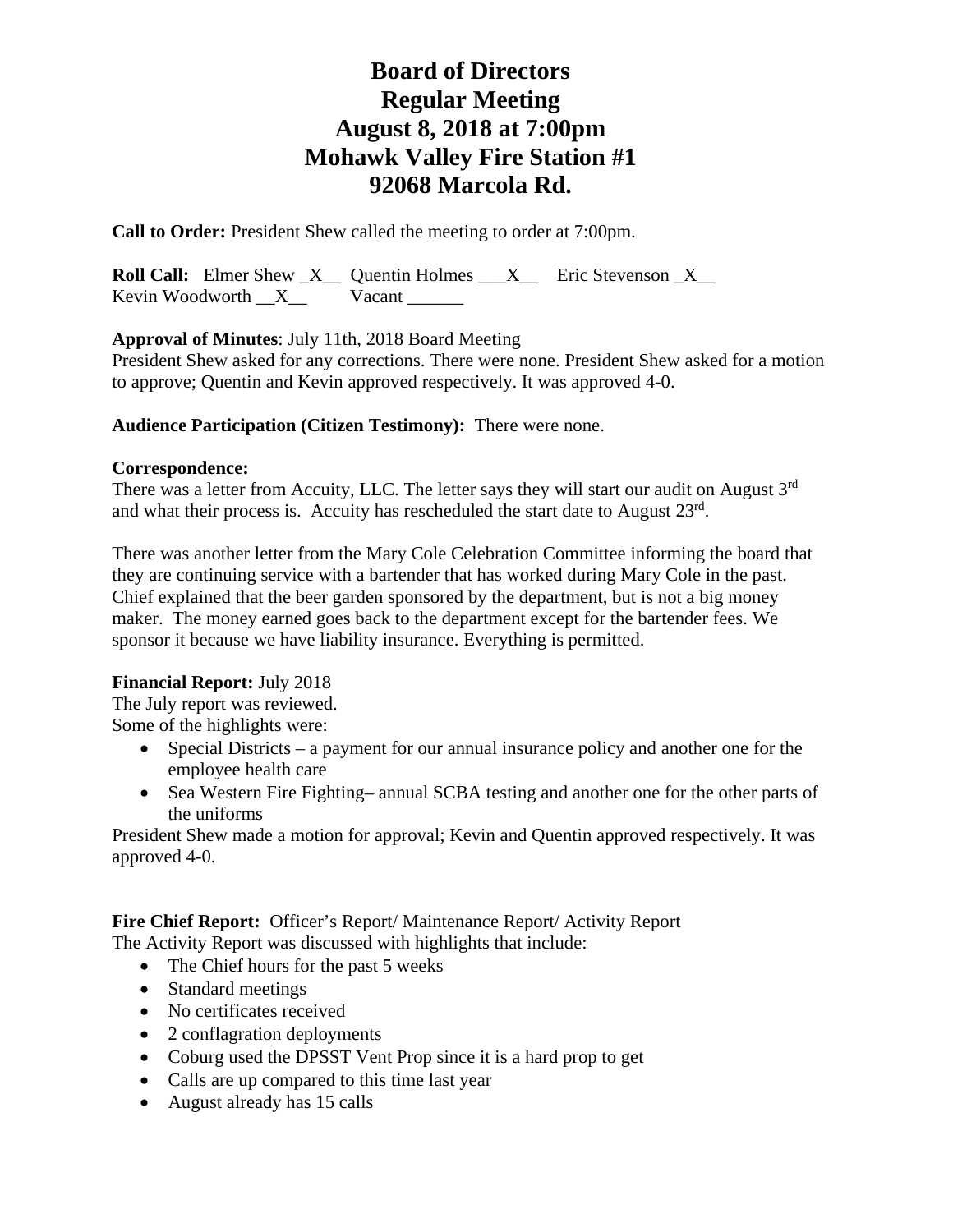Quentin mentioned to he would to see pictures of volunteers and their experience on conflagration.

### **Maintenance Report**

The Maintenance report was reviewed. The highlights were:

- Start work on the 1441 valve overhaul after Mary Cole it is a water valve
- Repair dry hydrant on Pachelke Rd and Mohawk River Rd.
- Dry hydrant diagnosis at Mohawk Loop
- Cleaning up the Mack for Mary Cole.

This will be the first time in a while that the Mack has been used. A volunteer headed the project. The dry hydrants were discussed. It was said they were plugged into the river and do not have valves. The materials were received on a grant.

#### **Old Business**:

1. Station 2

We submitted a \$1000 down deposit to the surveyor. The surveyor is marking for the corners of the lot. Once it is done, we should be able to take over the property. The cost of the surveyor should be about \$3100.

#### 2. Mary Cole Days

Mary Cole Days will be August  $11<sup>th</sup>$ . The Chief will do a community session in the training room at 3:30pm for anyone that has questions. There will be an all you can eat breakfast on Sunday from 8-11. This is to show the community appreciation for approving the bond. The food was donated, we borrowed a grilling trailer from Brownsville, and Chris is heading the cooking.

#### 3. Board Policies

There was a reminder that there will be a work session starting at 5:30 before the next board meeting. Eric cannot be there. The other board members discussed having a simple dinner.

#### **New Business:**

#### 1. Bond

Chief went over the General Obligation Bond Proposal packet. It is a summary of all of the RFPs we received for the bond. Zion Bank had the best terms and rates. The SDAO has worked with them and suggested them as well. The board reviewed the packet. President Shew made a motion for approval. Quentin approved. Kevin asked about the tax rate. It was explained that the better the interest rate, the lower the tax rate would be for tax payers.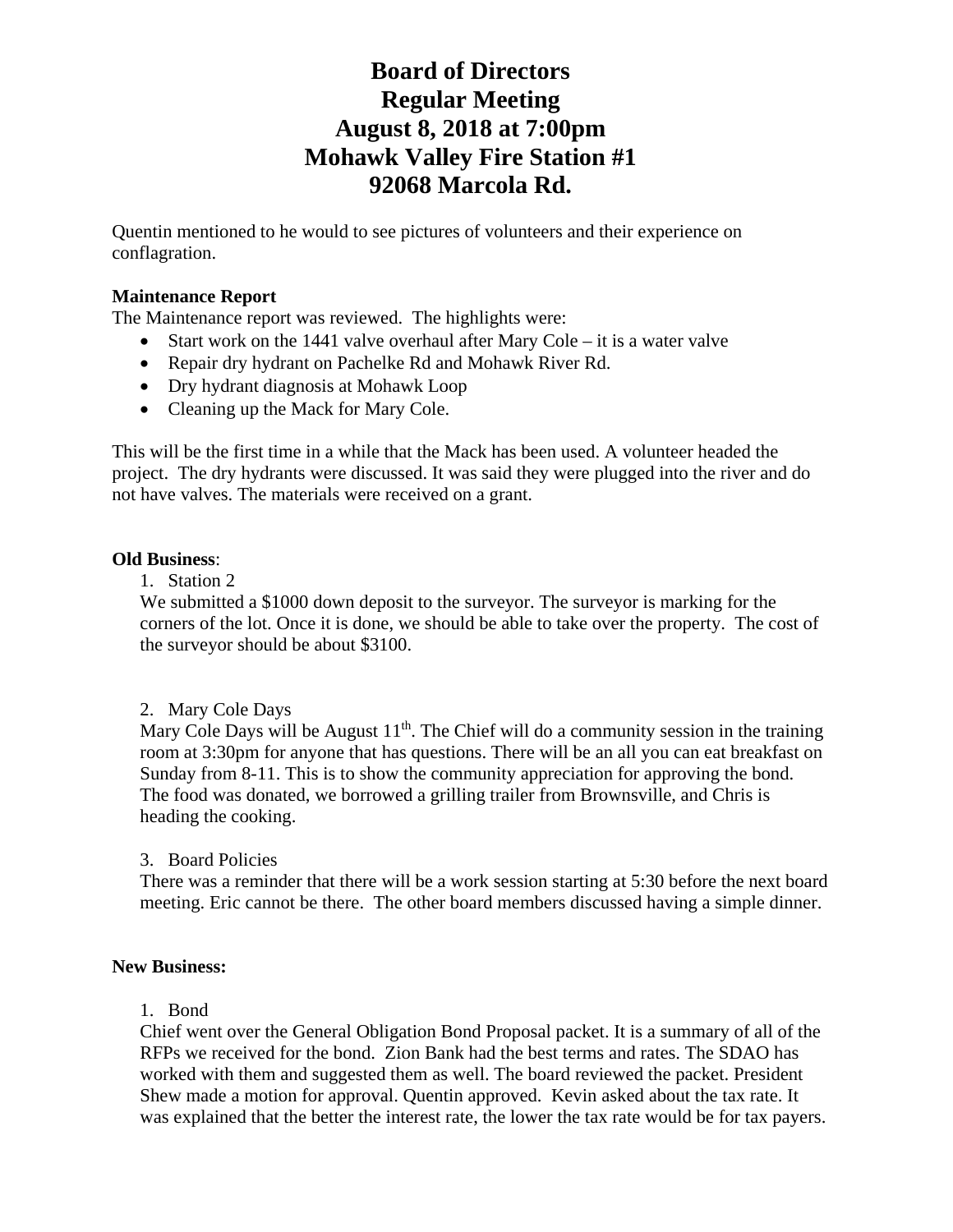This is why we cannot give a guaranteed tax rate when asking for a bond. Kevin then seconded the motion. It was approved 4-0 to go with Zion Bank.

Chief also mentioned that he will be providing a separate spreadsheet for the bond project and how much is being spent on each. Since Zion bank has good rates, it is expected that we will be under for each project and start paying off the bond. Chief went over two high cost projects: air packs and manufactures for the apparatus.

We currently have MSA air packs that have received many complaints and because they have moving parts, they are in need of monthly repairs. We are considering going with Scotts. Scotts is more expensive, but have multiple safety features and twice the lifespan. They have a group pricing contract which has been approved by our attorney. We are quoted for 45 air packs.

Chief reviewed the pros and cons for the manufactures of the apparatus. KME was reviewed but our current KME is falling apart and we are not a fan of their service. President Shew wanted information about the 4x4. We are considering a 4x4 apparatus because of winter driving and extrication usually happens off road and the 4x4 will be better for these situations. Kevin wanted to know how long it takes for built time and what about our rescues. It is typically 9 months to a year and we are focusing on big ticketed items for to make sure the funding is there.

#### 2. Board Applications

There were two applications submitted and one of them, Brenda Stedman, attended the meeting. Kevin liked that she attended the meeting and had prior board experience. Kevin, Eric, and Quentin voted for Brenda. Brenda was approved 3-1. She can come to the work session next month but can't vote until she sworn in at the next board meeting.

## 3. Supplemental Budget

The SDAO needs to verify with the county that we do not have to do a supplemental budget. If it is needed, the board will need to meeting by the end of the month.

#### **Items Not on Agenda:**

President Shew wanted to talk about the district credit cards.

Chief stated each paid employee has one with \$1500 limit, but when volunteers go out on conflagration there is not a department one to use. The volunteers use one of the paid employees card. We have accounts with several businesses so the paid employee is called to get permission to use the card. We currently do not have a gas card either. Chief is looking into getting business credit card accounts. President Shew stated we are going to need a form signed for volunteers. Eric stated we will need a policy on the business cards, fuel, and then a form will need to be signed by the volunteers.